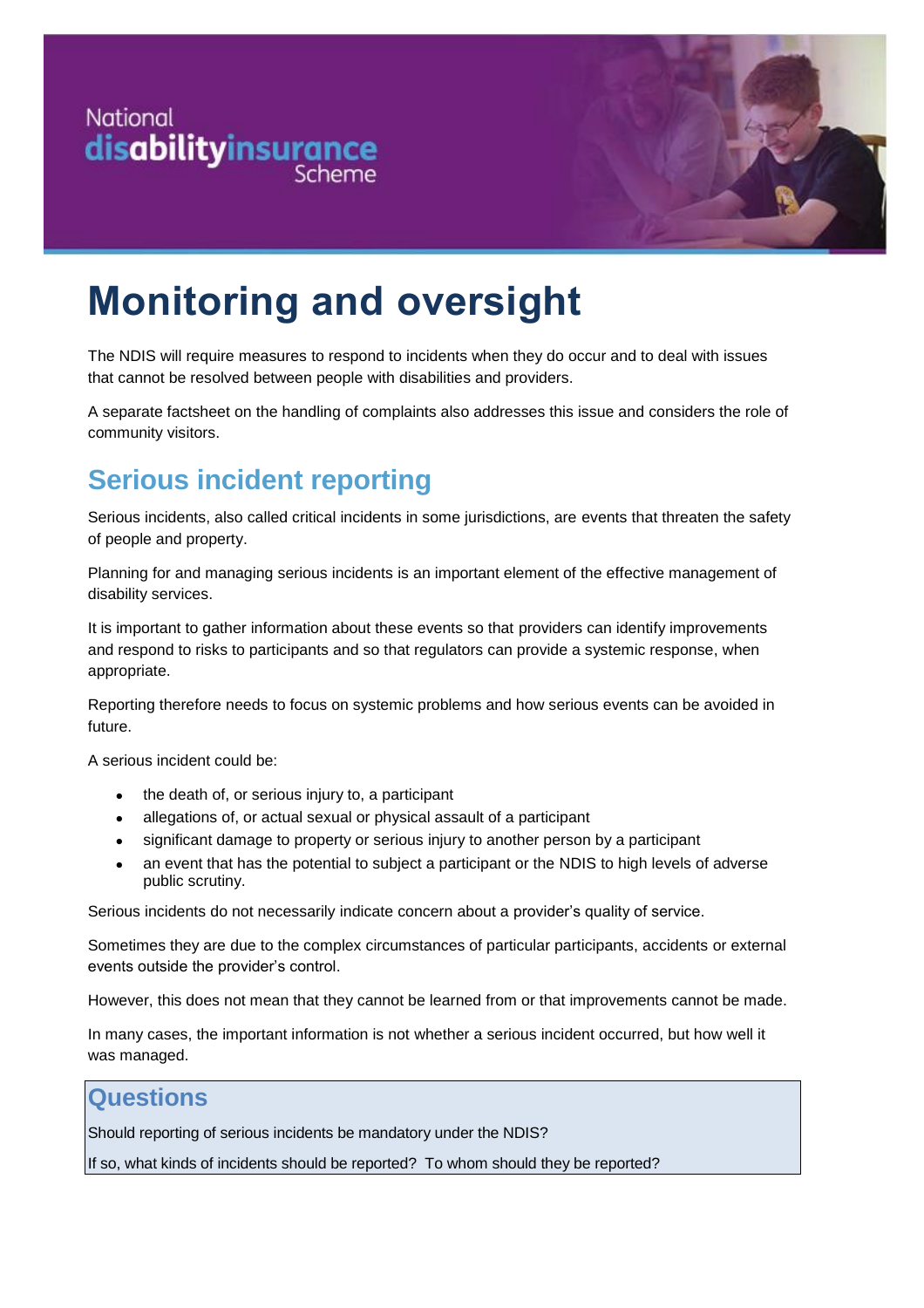### National disabilityinsurance Scheme

## **Is there a need for an external oversight body?**

A key issue for the scheme is whether there is a case for establishing a body with an independent oversight function to provide an additional level of assurance for the NDIS.

The National Disability Insurance Agency (NDIA) will oversee operation of the NDIS.

It will be responsible for monitoring whether the goals in individual plans have been achieved and will gather information about which supports are most effective.

The NDIA also has its own complaints system for participants who are not happy with the NDIA's service.

The NDIA is already subject to external oversight structures, including the Board of the NDIA, the NDIS Independent Advisory Council, the Disability Reform Council (which comprises Australian Government, state and territory ministers), and the scheme actuary.

In addition, bodies such as the Administrative Appeals Tribunal, the Commonwealth Privacy Commissioner and the Commonwealth Ombudsman oversee the NDIA's work.

There may also be a case, though, for establishing a body with an independent oversight function to provide an additional level of assurance for the NDIS.

A body with an oversight function could have powers to investigate and resolve individual complaints that cannot be resolved with the provider in the first instance.

It could also be responsible for considering breaches by providers of the proposed NDIS Code of Conduct (see the fact sheet on NDIA Provider Registration).

An oversight body could also play a role, as disability commissioners do now, in providing information, education and training for support providers and people with disabilities about their rights and responsibilities.

A further oversight function could involve independent monitoring and assessment of the NDIS market.

Market oversight functions could include proactively monitoring, reviewing and reporting on the effectiveness of the NDIS market.

For example, this could include trends in demand for particular supports and levels of competition.

This function could also include the identification and review of matters such as anti-competitive pricing, thin markets and market failure.

These functions would help to ensure participants can be active and empowered consumers within the NDIS market.